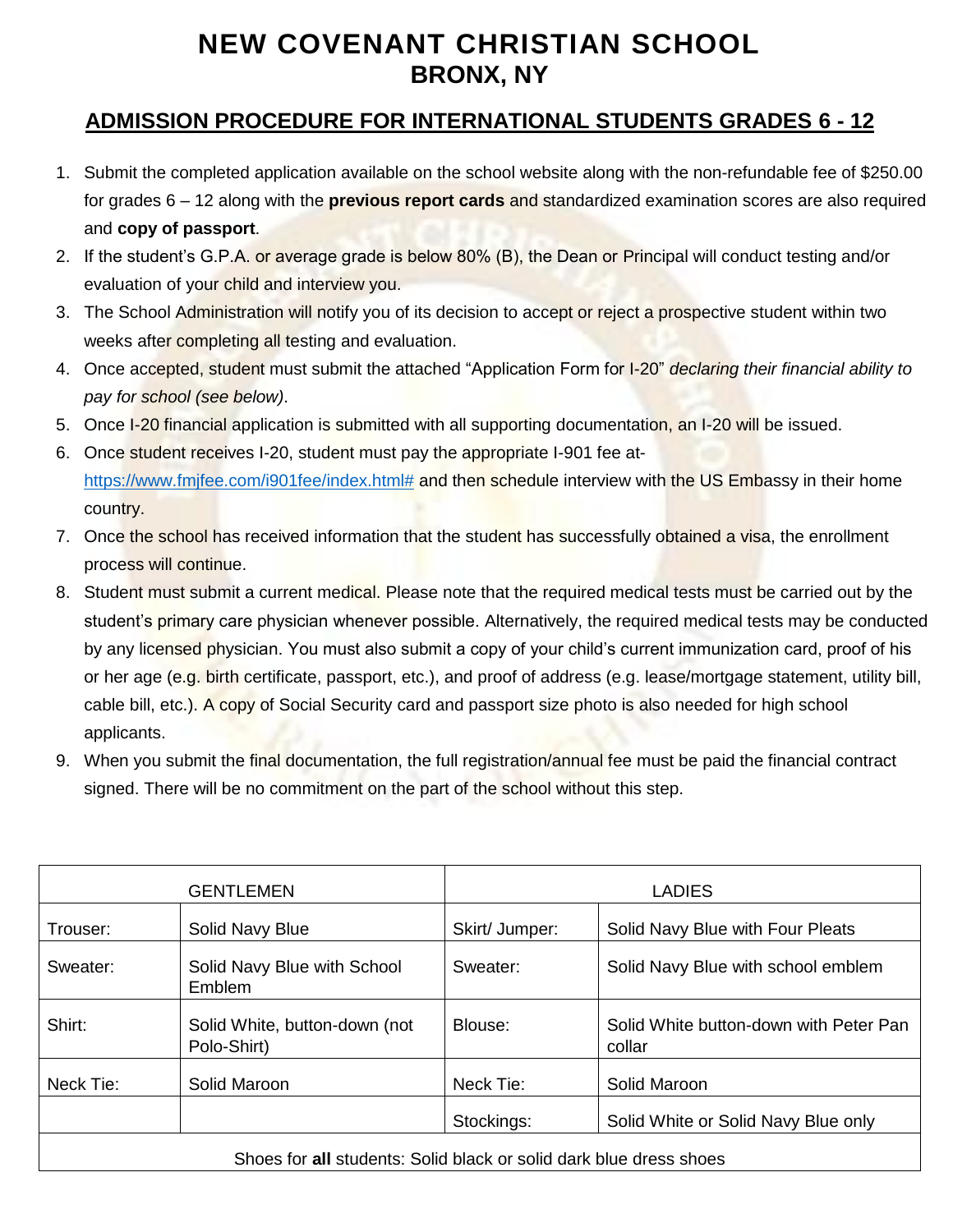#### **UNIFORM**

\* *"Solid" means that the item of clothing must not contain designs or patterns.* \*

GYM UNIFORM: Only the prescribed gym uniform may be worn during physical education.

## **TUITION SCHEDULE**

| <b>Grade Level</b>                                                                                              | Fees       |
|-----------------------------------------------------------------------------------------------------------------|------------|
| Tuition only (Grades $6 - 12$ )                                                                                 | \$6,750.00 |
| Annual / Registration fees<br>*(the \$250 non-refundable fee paid initially<br>would be deducted from this fee) | \$1,120.00 |
| Room/board                                                                                                      | \$6,500.00 |
| Personal Expenses/ Incidentals                                                                                  | 880.00     |

*Scholarships and all other discounts must be applied for and approved by the Board before final admission.*

The above price includes tuition and annual fees –

which cover books, supplies, standardized tests & insurance

It does not include school trips for the year or uniforms.

MEAL FEES- See "Letter to Parents Re: School Meals" for more details

Tuition Payment methods are as follows:

- 1) Pay in Full- With this option, parents are given a 5% discount to pay all school fees for the entire academic year in full before admission. *Personal checks must clear before school honors payment.*
- 2) Automatic Payments- With this option, all recurring school fees are divided into monthly payments. Parents sign the necessary paperwork to authorize the school to automatically draft the required payment from the associated account.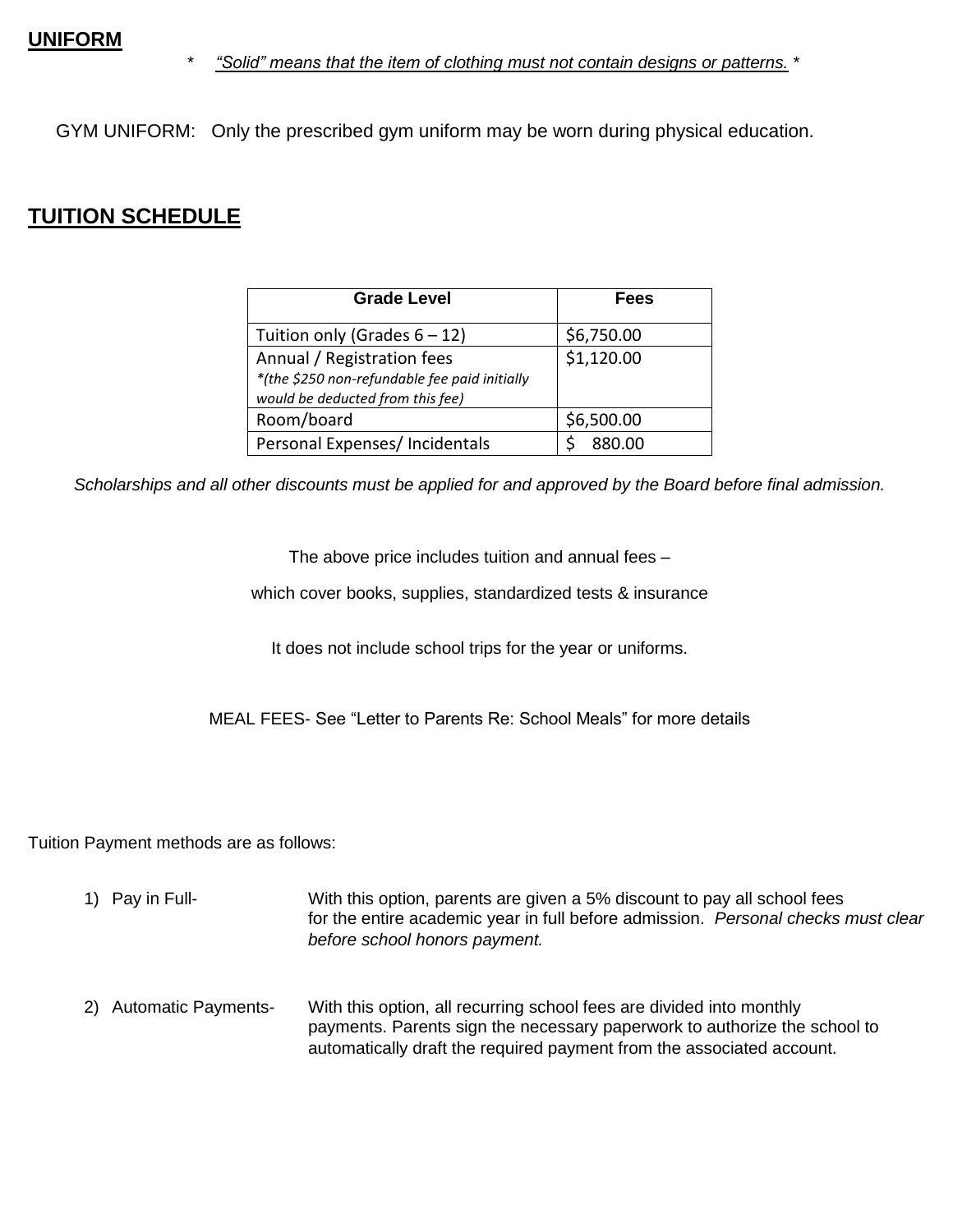

# New Covenant Christian High School

*Academic Excellence in a Christian Environment* **Bronx, NY**

### **APPLICATION FOR FORM I – 20**

International students who are admitted into our school will need to obtain an immigration certificate of eligibility (Form I-20) in order to enter and/or remain in the U.S as an F-1 student. This requirement applies to new and transfer students.

|    | 1. Applicant Name                                                                                                                                                                                                                                                                   |                     |                                                                   |               |                                                    | Gender(check one) __Male __Female |               |  |
|----|-------------------------------------------------------------------------------------------------------------------------------------------------------------------------------------------------------------------------------------------------------------------------------------|---------------------|-------------------------------------------------------------------|---------------|----------------------------------------------------|-----------------------------------|---------------|--|
|    | (Family name as in passport)                                                                                                                                                                                                                                                        |                     | (Given name as in passport) (Middle name, if any, as in passport) |               |                                                    |                                   |               |  |
|    | 2. Present Mailing Address__________                                                                                                                                                                                                                                                |                     |                                                                   |               |                                                    |                                   |               |  |
|    | (Number and street)                                                                                                                                                                                                                                                                 |                     | (City, State)                                                     |               | (Country)                                          | (Postal Code)                     |               |  |
|    |                                                                                                                                                                                                                                                                                     |                     |                                                                   |               |                                                    |                                   |               |  |
| 4. | Date of Birth ___________________________                                                                                                                                                                                                                                           |                     |                                                                   |               | Place of Birth <b>Exercise 2018 Place of Birth</b> |                                   |               |  |
|    | (Month/Day/Year)                                                                                                                                                                                                                                                                    |                     |                                                                   |               | (City and Country)                                 |                                   |               |  |
|    |                                                                                                                                                                                                                                                                                     |                     |                                                                   |               |                                                    |                                   |               |  |
| 6. | Permanent Overseas Address                                                                                                                                                                                                                                                          |                     |                                                                   |               |                                                    |                                   |               |  |
|    | (Required by U.S. Government Regulations)                                                                                                                                                                                                                                           | (Number and Street) |                                                                   | (City, State) | (Country)                                          |                                   | (Postal code) |  |
|    |                                                                                                                                                                                                                                                                                     | (Number and Street) | (City, State)                                                     |               | (Country) (Zip code)                               |                                   |               |  |
| 8. | Expected Semester of Enrollment: September 20____                                                                                                                                                                                                                                   |                     |                                                                   |               | January 20____                                     | July 20_____                      |               |  |
|    |                                                                                                                                                                                                                                                                                     |                     |                                                                   |               |                                                    |                                   |               |  |
|    |                                                                                                                                                                                                                                                                                     |                     |                                                                   |               |                                                    |                                   |               |  |
|    |                                                                                                                                                                                                                                                                                     |                     | TO BE COMPLETED BY APPLICANTS ALREADY IN THE U.S.                 |               |                                                    |                                   |               |  |
|    | If you are currently in the U.S., please indicate your immigration status. Attach a copy of the passport pages with the number,<br>expiration date of passport, and the U.S. visa stamp. Include copies of both sides of form I-94 for yourself and accompanying<br>family members. |                     |                                                                   |               |                                                    |                                   |               |  |
|    |                                                                                                                                                                                                                                                                                     |                     |                                                                   |               |                                                    |                                   |               |  |
|    |                                                                                                                                                                                                                                                                                     |                     |                                                                   |               |                                                    |                                   |               |  |
|    | 13. Current U.S. School: Name:                                                                                                                                                                                                                                                      |                     |                                                                   |               |                                                    |                                   |               |  |
|    |                                                                                                                                                                                                                                                                                     |                     |                                                                   |               |                                                    |                                   |               |  |
|    |                                                                                                                                                                                                                                                                                     | (Number and street) | (City)                                                            |               | (State)                                            | (Zip Code)                        |               |  |
|    | 14. Other immigration status (If Applicable, specify type)                                                                                                                                                                                                                          |                     |                                                                   |               |                                                    |                                   |               |  |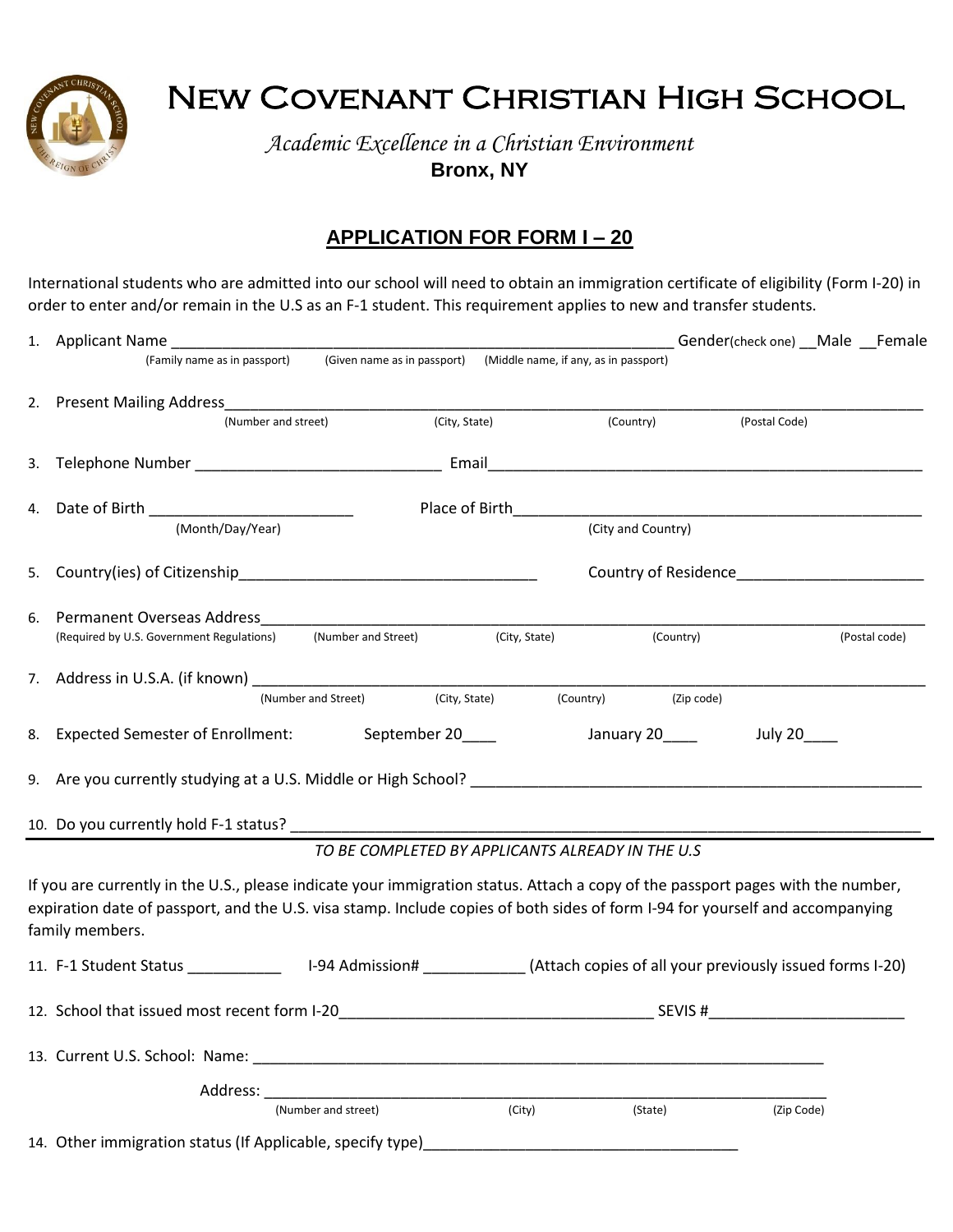(Month/Day/Year)

#### **Declaration & Certification of Finances**

Please indicate the source and amount of your financial support for the years of your study to complete your high school diploma. NCCHS requires documentation of guaranteed support for the first year and projected support for future years. Note that costs may rise 3% annually. Total amounts must meet or exceed the estimate of expenses.

U.S immigration authorities require schools to receive satisfactory financial certifications from prospective students before issuing a Form I-20. Therefore, you must attach original documents for each source of financial support you indicate. Be sure to have an additional set of original documents for your appointment at the U.S. Consulate (or Embassy) overseas.

SOURCES OF FINANCIAL SUPPORT

Complete and send in this page with your application. Provide as much detail as possible.

|    |                                             |                                                                                                                         | (Amount in U.S Dollars)                                                                                                                                                                                                                                                                                                                             |                                                                                                                                                                                                                                                                                                                                                     |                                           |
|----|---------------------------------------------|-------------------------------------------------------------------------------------------------------------------------|-----------------------------------------------------------------------------------------------------------------------------------------------------------------------------------------------------------------------------------------------------------------------------------------------------------------------------------------------------|-----------------------------------------------------------------------------------------------------------------------------------------------------------------------------------------------------------------------------------------------------------------------------------------------------------------------------------------------------|-------------------------------------------|
|    |                                             | <b>Guaranteed Support</b><br>$1st$ year                                                                                 | Projected support<br>2 <sup>nd</sup> Year                                                                                                                                                                                                                                                                                                           | Projected Support<br>3 <sup>rd</sup> Year                                                                                                                                                                                                                                                                                                           | Projected Support<br>4 <sup>th</sup> Year |
|    | A. Student Name                             |                                                                                                                         |                                                                                                                                                                                                                                                                                                                                                     |                                                                                                                                                                                                                                                                                                                                                     |                                           |
|    |                                             | $\zeta$                                                                                                                 | $\frac{1}{2}$                                                                                                                                                                                                                                                                                                                                       | $\frac{1}{2}$                                                                                                                                                                                                                                                                                                                                       | $\sharp$                                  |
|    |                                             |                                                                                                                         |                                                                                                                                                                                                                                                                                                                                                     |                                                                                                                                                                                                                                                                                                                                                     |                                           |
|    |                                             | The student must provide the following documents in English:<br>1) Bank officer's summary statement of account history. |                                                                                                                                                                                                                                                                                                                                                     | (City)<br>2) Stock brokerage account statements, if any.                                                                                                                                                                                                                                                                                            | (Country)                                 |
|    | B. Parents and/or other individual sponsors |                                                                                                                         |                                                                                                                                                                                                                                                                                                                                                     |                                                                                                                                                                                                                                                                                                                                                     |                                           |
|    |                                             |                                                                                                                         |                                                                                                                                                                                                                                                                                                                                                     |                                                                                                                                                                                                                                                                                                                                                     |                                           |
|    |                                             | $\frac{1}{2}$                                                                                                           | $\frac{1}{2}$                                                                                                                                                                                                                                                                                                                                       | $\sharp$                                                                                                                                                                                                                                                                                                                                            | $\frac{1}{2}$                             |
|    |                                             |                                                                                                                         |                                                                                                                                                                                                                                                                                                                                                     |                                                                                                                                                                                                                                                                                                                                                     |                                           |
|    |                                             |                                                                                                                         |                                                                                                                                                                                                                                                                                                                                                     |                                                                                                                                                                                                                                                                                                                                                     |                                           |
|    |                                             | $\sharp$                                                                                                                | $\begin{picture}(20,20) \put(0,0){\line(1,0){10}} \put(15,0){\line(1,0){10}} \put(15,0){\line(1,0){10}} \put(15,0){\line(1,0){10}} \put(15,0){\line(1,0){10}} \put(15,0){\line(1,0){10}} \put(15,0){\line(1,0){10}} \put(15,0){\line(1,0){10}} \put(15,0){\line(1,0){10}} \put(15,0){\line(1,0){10}} \put(15,0){\line(1,0){10}} \put(15,0){\line(1$ | $\zeta$                                                                                                                                                                                                                                                                                                                                             | $\sharp$                                  |
|    |                                             |                                                                                                                         |                                                                                                                                                                                                                                                                                                                                                     |                                                                                                                                                                                                                                                                                                                                                     |                                           |
|    |                                             |                                                                                                                         |                                                                                                                                                                                                                                                                                                                                                     |                                                                                                                                                                                                                                                                                                                                                     |                                           |
|    |                                             | $\sharp$                                                                                                                | $\frac{1}{2}$                                                                                                                                                                                                                                                                                                                                       | $\begin{picture}(20,20) \put(0,0){\line(1,0){10}} \put(15,0){\line(1,0){10}} \put(15,0){\line(1,0){10}} \put(15,0){\line(1,0){10}} \put(15,0){\line(1,0){10}} \put(15,0){\line(1,0){10}} \put(15,0){\line(1,0){10}} \put(15,0){\line(1,0){10}} \put(15,0){\line(1,0){10}} \put(15,0){\line(1,0){10}} \put(15,0){\line(1,0){10}} \put(15,0){\line(1$ | $\zeta$                                   |
| C. |                                             |                                                                                                                         |                                                                                                                                                                                                                                                                                                                                                     |                                                                                                                                                                                                                                                                                                                                                     |                                           |
|    |                                             | New Covenant Christian High School or Other Sponsor                                                                     | $\begin{picture}(20,20) \put(0,0){\line(1,0){10}} \put(15,0){\line(1,0){10}} \put(15,0){\line(1,0){10}} \put(15,0){\line(1,0){10}} \put(15,0){\line(1,0){10}} \put(15,0){\line(1,0){10}} \put(15,0){\line(1,0){10}} \put(15,0){\line(1,0){10}} \put(15,0){\line(1,0){10}} \put(15,0){\line(1,0){10}} \put(15,0){\line(1,0){10}} \put(15,0){\line(1$ |                                                                                                                                                                                                                                                                                                                                                     |                                           |
|    |                                             |                                                                                                                         | $\begin{picture}(20,20) \put(0,0){\line(1,0){10}} \put(15,0){\line(1,0){10}} \put(15,0){\line(1,0){10}} \put(15,0){\line(1,0){10}} \put(15,0){\line(1,0){10}} \put(15,0){\line(1,0){10}} \put(15,0){\line(1,0){10}} \put(15,0){\line(1,0){10}} \put(15,0){\line(1,0){10}} \put(15,0){\line(1,0){10}} \put(15,0){\line(1,0){10}} \put(15,0){\line(1$ |                                                                                                                                                                                                                                                                                                                                                     |                                           |
|    |                                             |                                                                                                                         |                                                                                                                                                                                                                                                                                                                                                     |                                                                                                                                                                                                                                                                                                                                                     |                                           |
|    |                                             |                                                                                                                         |                                                                                                                                                                                                                                                                                                                                                     | (Attach current signed official copy of the terms of sponsorship, including amount of support in U.S. dollars and period covered).                                                                                                                                                                                                                  |                                           |
|    | <b>Grand Totals</b>                         | \$.                                                                                                                     | $\sharp$                                                                                                                                                                                                                                                                                                                                            |                                                                                                                                                                                                                                                                                                                                                     |                                           |
|    |                                             |                                                                                                                         | (Each total must equal the estimate of expenses for one year).                                                                                                                                                                                                                                                                                      |                                                                                                                                                                                                                                                                                                                                                     |                                           |

#### **NCCHS cannot issue a Form I-20 until you meet all requirements for financial documentation.**

By signing my name to this form, I certify that the information above is a correct statement of my arrangements for financing my studies at New Covenant Christian High School.

(Student's Signature) \_\_\_\_\_\_\_\_\_\_\_\_\_\_\_\_\_\_\_\_\_\_\_\_\_\_\_\_\_\_\_\_\_\_\_\_\_\_\_\_\_\_\_\_\_\_\_\_\_\_\_\_\_\_Date\_\_\_\_\_\_\_\_\_\_\_\_\_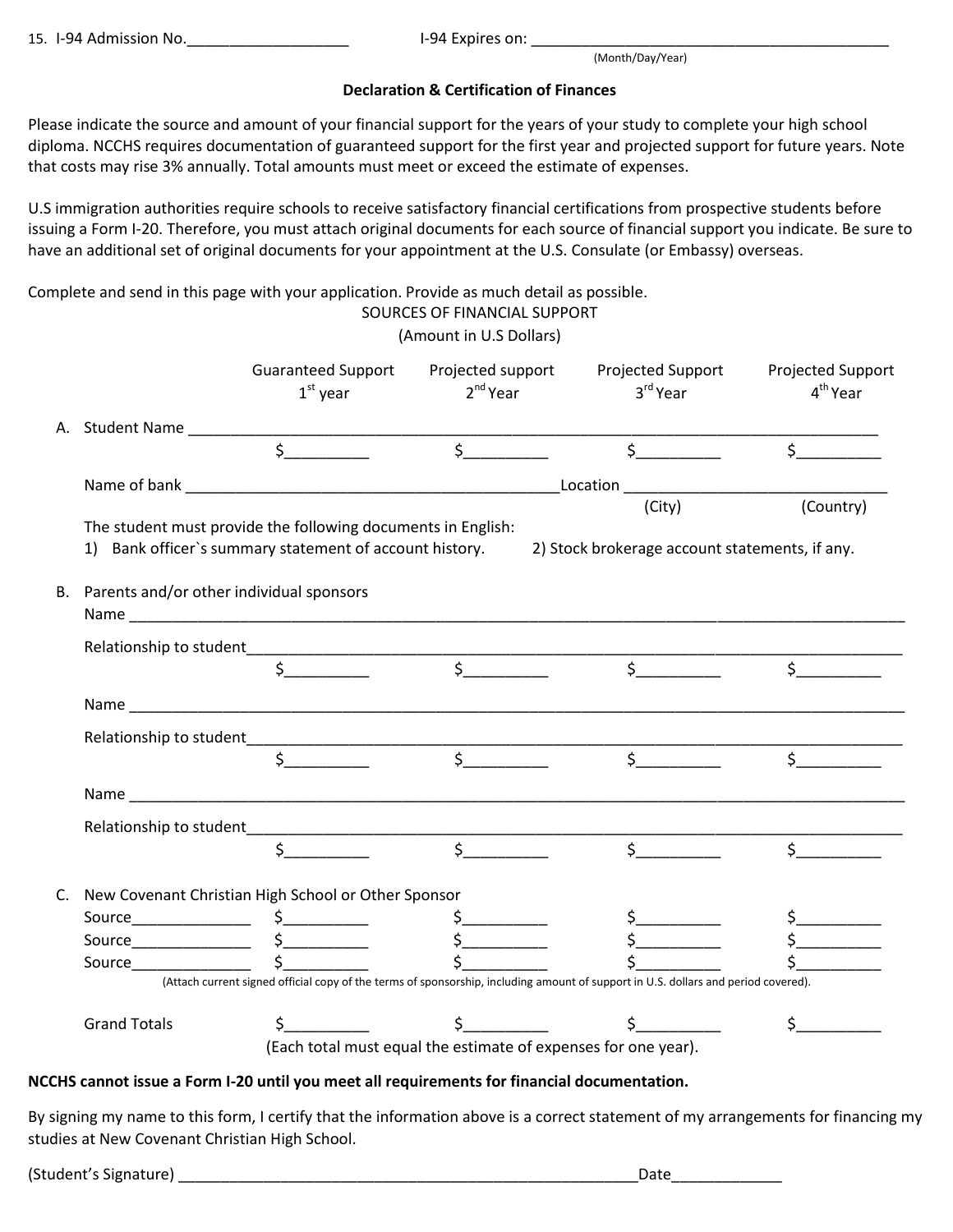#### **Affidavit of Support**

This form is for individuals using their own income and/or savings to support a student. It must be completed by the person who will provide the student with full or partial financial support and/or room and board during the student's course of study at New Covenant Christian High School

#### **SPONSOR INFORMTION**

|    | citizen of the contract of the contract of the contract of the contract of the contract of the contract of the             |                                    |                                                                                                                    |           |                          |                  |  |  |
|----|----------------------------------------------------------------------------------------------------------------------------|------------------------------------|--------------------------------------------------------------------------------------------------------------------|-----------|--------------------------|------------------|--|--|
|    |                                                                                                                            | (Name of Sponsor)<br>(Country/ies) |                                                                                                                    |           |                          |                  |  |  |
|    | and residing at ______________                                                                                             | (Street)                           | (City/State)                                                                                                       | (Country) | (Postal Code)            | (Telephone)      |  |  |
|    | Certify the following:                                                                                                     |                                    |                                                                                                                    |           |                          |                  |  |  |
| 2) |                                                                                                                            |                                    |                                                                                                                    |           |                          |                  |  |  |
|    | Located at the contract of the contract of the contract of the contract of the contract of the contract of the             |                                    | (Name of Employer)                                                                                                 |           |                          |                  |  |  |
|    |                                                                                                                            | (Street)                           | (City/State)                                                                                                       | (Country) | (Postal Code)            | (Telephone)      |  |  |
|    |                                                                                                                            |                                    | I receive an annual income of \$ ______________(U.S.) from this employment. Attach a current salary confirmation   |           |                          |                  |  |  |
|    |                                                                                                                            |                                    | statement written by that employer, or verification of annual income for self-employed or retired individuals. The |           |                          |                  |  |  |
|    |                                                                                                                            |                                    | employer statement or verification of annual income must be written in English or come with certified translation. |           |                          |                  |  |  |
| 3) | I have \$ ____________________________(U.S.) on deposit with                                                               |                                    |                                                                                                                    |           |                          |                  |  |  |
|    |                                                                                                                            |                                    |                                                                                                                    |           |                          |                  |  |  |
|    |                                                                                                                            |                                    |                                                                                                                    |           |                          |                  |  |  |
|    |                                                                                                                            | (Number and Street)                |                                                                                                                    | (City)    | (State)<br>(Postal Code) |                  |  |  |
|    |                                                                                                                            |                                    |                                                                                                                    |           |                          |                  |  |  |
|    | Attach bank officer's statement of account history                                                                         |                                    |                                                                                                                    |           |                          |                  |  |  |
|    | 4a) I currently support _________ persons (including myself). Our total annual income is \$ _____________(U.S.)            |                                    |                                                                                                                    |           |                          |                  |  |  |
|    | Our total family expenses are \$ _______________(U.S.).                                                                    |                                    |                                                                                                                    |           |                          |                  |  |  |
|    | 4b) I sponsor ___________________________(number) individuals for immigration in addition to this affidavit.               |                                    |                                                                                                                    |           |                          |                  |  |  |
|    |                                                                                                                            |                                    |                                                                                                                    |           |                          |                  |  |  |
|    | <b>STUDENT SUPPORT INFORMATION</b>                                                                                         |                                    |                                                                                                                    |           |                          |                  |  |  |
|    |                                                                                                                            |                                    |                                                                                                                    |           |                          |                  |  |  |
|    |                                                                                                                            |                                    |                                                                                                                    |           |                          | (Month/Day/Year) |  |  |
|    |                                                                                                                            | (Relationship to sponsor)          |                                                                                                                    |           |                          |                  |  |  |
|    |                                                                                                                            |                                    |                                                                                                                    |           |                          |                  |  |  |
|    | 6) I hereby certify that I am willing, able, and do commit to provide ______________________with the annual amount of      |                                    |                                                                                                                    |           |                          |                  |  |  |
|    | \$________________(U.S.) for her/his fees, and/living expenses each year during the entire program of study at NCCHS until |                                    |                                                                                                                    |           |                          |                  |  |  |
|    | (give date when the sponsorship is expected to terminate).                                                                 |                                    |                                                                                                                    |           |                          |                  |  |  |
|    |                                                                                                                            |                                    |                                                                                                                    |           |                          |                  |  |  |
|    | ROOM AND BOARD SUPPORT INFORMATION (To be completed if student will live in the sponsor's home in the U.S.).               |                                    |                                                                                                                    |           |                          |                  |  |  |

7) I hereby certify that I will provide \_\_\_\_\_\_\_\_\_\_\_\_\_\_\_\_\_\_\_\_\_\_\_\_\_\_\_\_\_\_\_\_\_with (check one):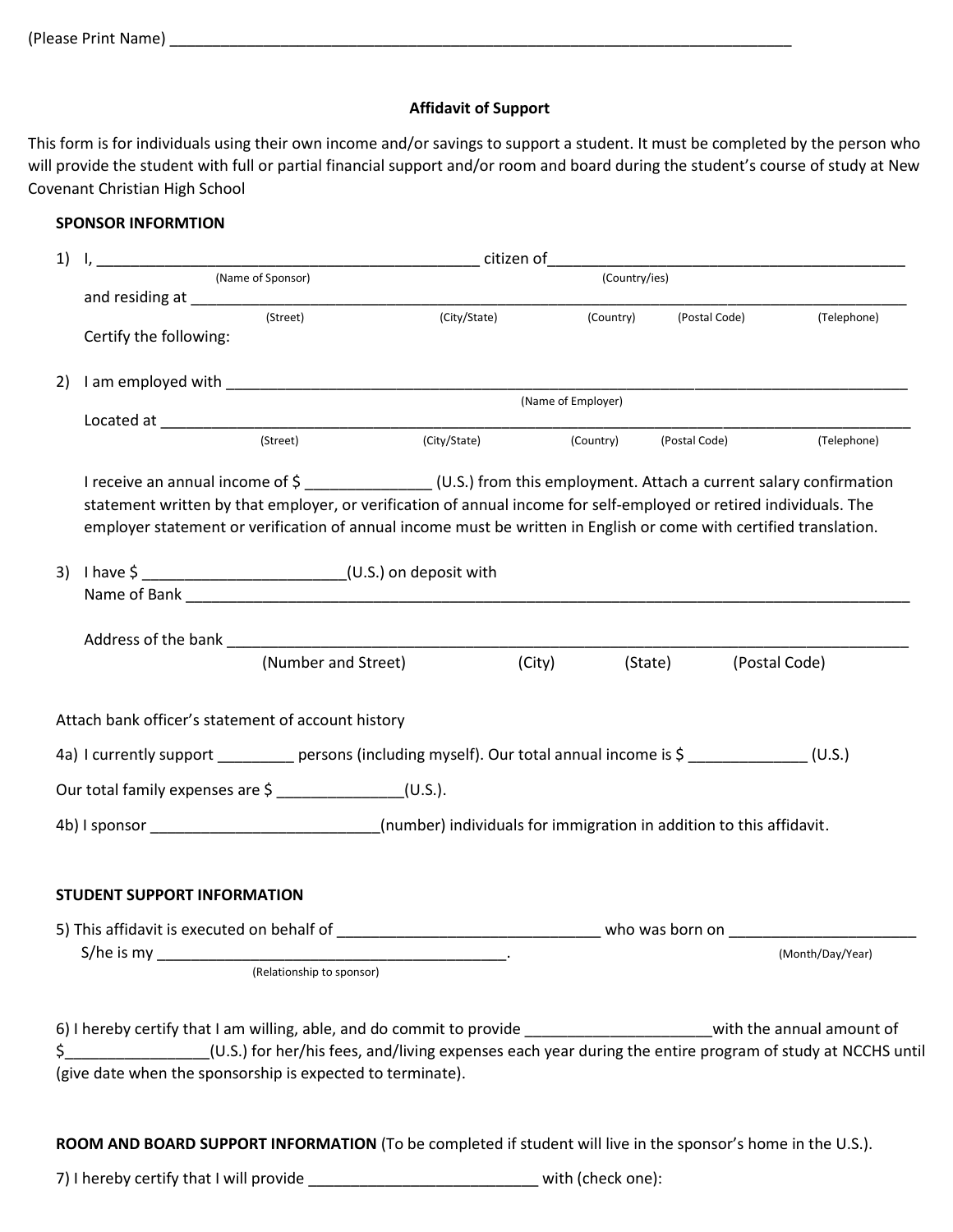**\_\_\_\_\_\_** Room only in my home at the address indicated above or

\_\_\_\_\_ Full room and board in my home as indicated above during each year that s/he follows a program of study at NCCHS.

Note that this value cannot be included in any amount of support being provided in #6, above. Attach a copy of your lease or deed or copy of a statement from your landlord.

| By signing my name to this affidavit and having it notarized, I certify that the information above is correct statement of my<br>agreement to sponsor the student herein named. |
|---------------------------------------------------------------------------------------------------------------------------------------------------------------------------------|
| AFFIRMATION OR OATH                                                                                                                                                             |
| I hereby affirm that I know the contents of this affidavit and that the above statements are true and correct.                                                                  |
|                                                                                                                                                                                 |
| Sworn and subscribed before me this<br>Day __________<br>Year                                                                                                                   |

Signature of Office Administering Oath \_\_\_\_\_\_\_\_\_\_\_\_\_\_\_\_\_\_\_\_\_\_\_\_\_\_\_\_\_\_\_\_\_\_\_\_\_\_\_